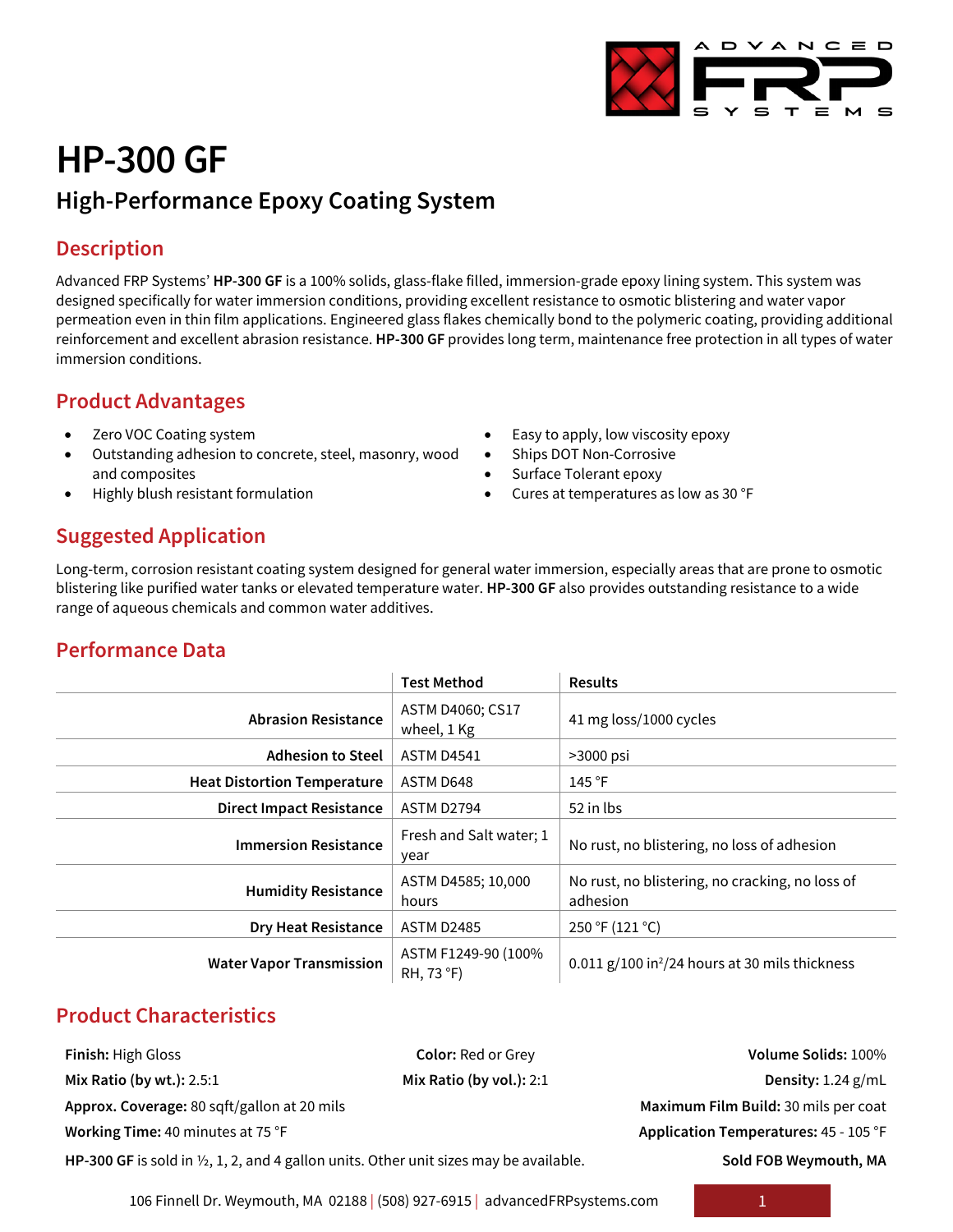

# **Cure Schedule**

| <b>Cures for Application</b>    | 50 °F (10 °C)  | 75 °F (24 °C) | 100 °F (38 °C) |
|---------------------------------|----------------|---------------|----------------|
| Dry to Touch                    | 14 hours       | 8 hours       | 4 hours        |
| Dry Hard                        | 36 hours       | 24 hours      | 12 hours       |
| Overcoat Window                 | 14 - 168 hours | 8 - 120 hours | 4 - 72 hours   |
| <b>Cures for Service</b>        |                |               |                |
|                                 | 50 °F (10 °C)  | 75 °F (24 °C) | 100 °F (38 °C) |
| Atmospheric                     | 36 hours       | 24 hours      | 12 hours       |
| Water Immersion                 | 48 hours       | 36 hours      | 24 hours       |
| <b>Full Chemical Resistance</b> | 168 hours      | 120 hours     | 72 hours       |

*Contact Advanced FRP Systems for elevated temperature post-cure information. Elevated temperature cures will increase chemical resistance and reduce return to service time.*

# **Application Information**

#### *All Advanced FRP Systems products should be installed by a certified applicator or with direct oversight by Advanced FRP Systems, Inc. This data sheet provides general application guidelines for HP-300 GF.*

#### *Contact Advanced FRP Systems for more information if your project has detailed coating specifications.*

Ensure air and substrate temperatures are between 45 - 105 °F and relative humidity is below 95%. Follow surface preparation guidelines below prior to coating.

Pour all of Part A – Hardener into Part B – Base and mix with low speed power agitator for 2-3 minutes. Using a paint stick or spatula, thoroughly scrape sides and bottom of unit. Mix with power mixer for an additional 2 minutes. Do not dilute Advanced FRP products.

**HP-300 GF** can be applied via brush, roller, conventional airless spray equipment or plural component, airless spray equipment. Consult Advanced FRP Application Guidelines for information on spraying **HP-300 GF**.

Stripe coating of all crevices, weld seems, corners and sharp angles is an essential part of good coating practices and should be done for all immersion services. Heavily pitted areas should be filled with **FRP Repair Putty** or other Advanced FRP resurfacing material prior to coating.

**HP-300 GF** should be applied at 10 – 30 mils per coat in 1 – 3 coats according to the specification for your project. General water immersion requires a minimum of 30 mils DFT. Elevated temperature water (above 110 °F) requires a minimum of 50 mils DFT.

After the coating system has cured, the dry film thickness should be measured by non-destructive dry film thickness gauges to verify minimum application thickness. The coating system should be free of all pinholes and holidays which can be tested through high voltage spark testing. The cured film should be essentially free of runs, sags, inclusions, and other defects. All coating deficiencies should be repaired and allowed to cure prior to return to service.

### **Surface Preparation**

**Steel (Immersion Service):** Remove all oil and grease from surface with an SSPC-SP 1 Solvent Wipe prior to blasting. Abrasive Blast to an SSPC-SP 10 Near white metal blast with a sharp angular profile of 2 – 3 mils (50 – 75 microns). Always check the surface for chlorides prior to application of **HP-300 GF**. If chloride levels are above 7 µg/cm2 then a chloride remediation technique should be used.

**Steel (Atmospheric Corrosion):** Remove all oil and grease from surface with an SSPC-SP 1 Solvent Wipe. Minimum surface preparation of SSPC-SP 2 Hand Tool Cleaning must be performed. For enhanced performance, an SSPC-SP 6 Commercial Blast Cleaning with an angular surface profile of 1.5+ mils should be used.